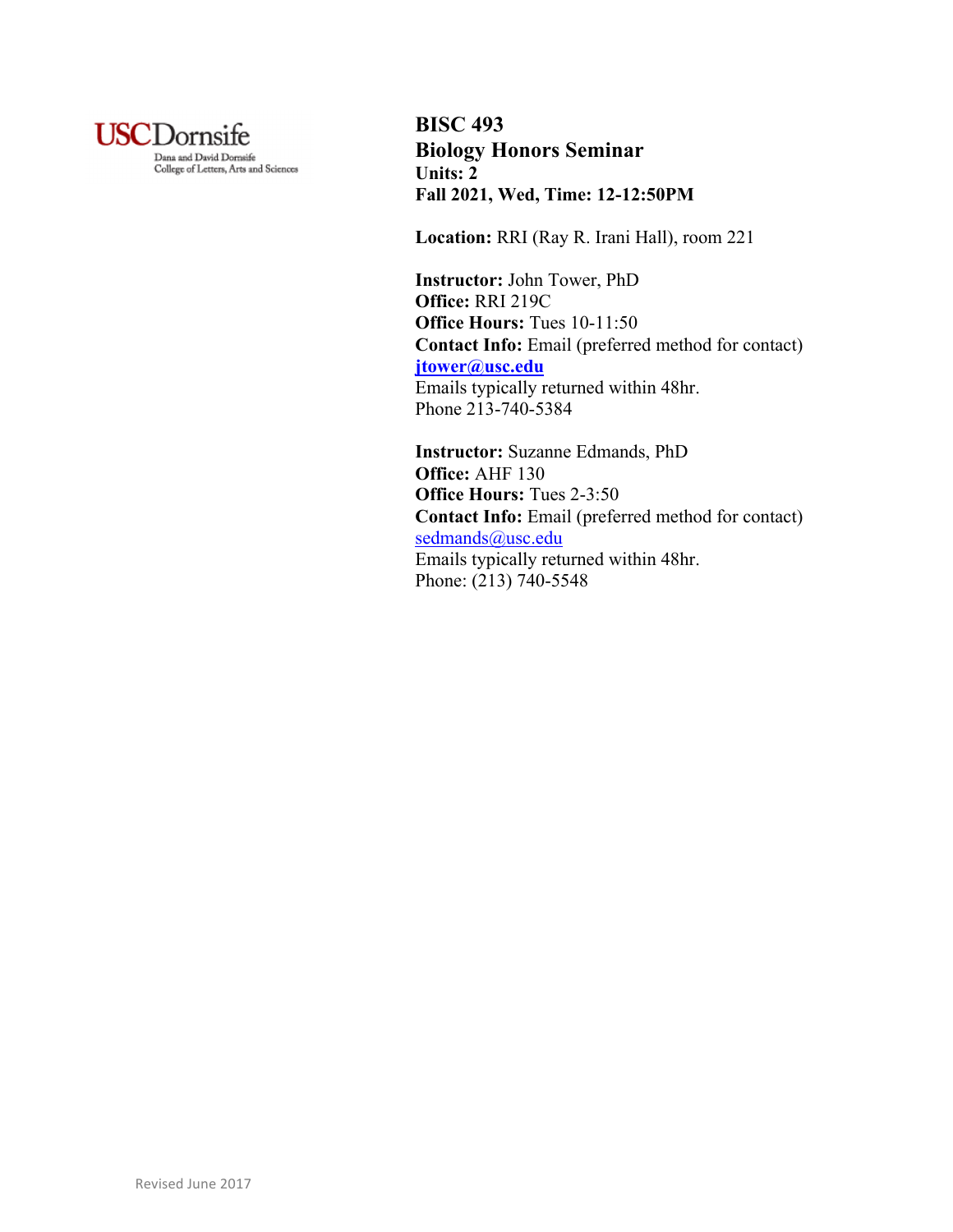#### **Course Description**

The goal of this seminar is for students to gain exposure to experimental biological research and to develop the ability to communicate scientific ideas effectively. Students in BISC493 are expected to attend at least one biology-related research seminar each week, choosing from the many available at USC each week, including the weekly seminar series listed below. Students are expected to take notes at the seminar, conduct additional background readings on the topic, and then present a summary of the research seminar as a "chalk talk" presentation to the class. Each student will make two presentations.

Marine & Environmental Biology 12 noon Tuesday AHF Torrey Web Rm Molecular and Computational Biology12 noon Friday RRI Auditorium Neuroscience 12:30 PM Tuesday HNB Auditorium Gerontology 12 noon Thursday GER 224 QCB 2-3 PM Thursday RRI Auditorium Biology seminars are listed at https://dornsife.usc.edu/bisc . Choose a section of the Biological Sciences department (e.g. Molecular and Computational Biology) and then choose Seminars and Symposia. Gerontology seminars are listed at https://gero.usc.edu/colloquium/. There are also numerous seminars in departments on the USC Health Sciences Campus. Neighboring institutions (UCLA, Caltech, City of Hope) offer a wide selection of research seminars. All BISC493 students should be able to find at least one interesting seminar to attend each week. It is also permissible to access seminars that have been recorded and archived electronically.

#### **Learning Objectives**

Students are expected to gain practical experience in inderstanding a research seminar, taking notes, conducting background literature research, and making an oral research presentation.

**Prerequisite**: BISC 120Lg or BISC 121Lg; BISC 220Lg or BISC 221Lg.

#### **Course Notes**

Course materials (syllabus and presentation schedule) will be available on Blackboard: https://blackboard.usc.edu/. Please check this site frequently for course information and announcements.

#### **Required Readings and Supplementary Materials**

There are no specific required readings for this course. However, students are required to conduct background reading on the topic of the seminar they will present to the class. Any supplementary class materials will be posted on Blackboard.

#### **Description and Assessment of Assignments**

Class participation (15%): is based on asking questions and participating in discussion during presentations. Presentations (two at 40% each): will be graded on Introduction/literature review, Methods, Results, Discussion, Future Directions, overall clarity, and ability of the student to answer questions from the class. Final exam (5%): students are required to provide one written question or informed comment regarding the thesis presentations.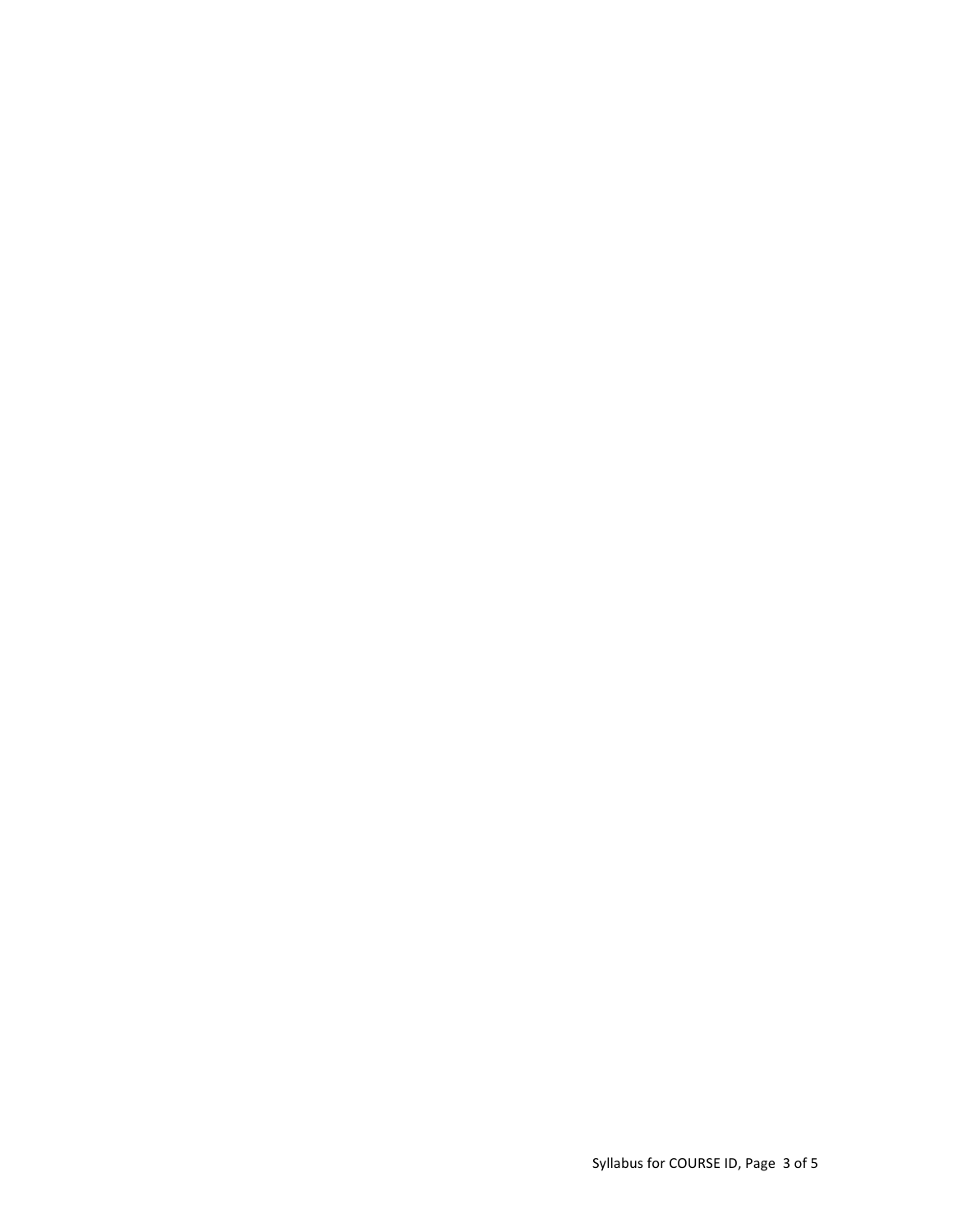# **Grading Breakdown**

| <b>Assignment</b>          | <b>Points</b> | % of Grade |
|----------------------------|---------------|------------|
| <b>Class participation</b> | 15            | 15         |
| <b>Presentation 1</b>      | 40            | 40         |
| <b>Presentation 2</b>      | 40            | 40         |
| <b>Final exam</b>          | 5             | 5          |
| <b>Total</b>               | 100           | 100        |

#### **Grading Scale (Example)**

Course final grades will be determined using the following scale

| A    | 95-100       |
|------|--------------|
| $A-$ | 90-94        |
| $B+$ | 87-89        |
| B    | 83-86        |
| B-   | 80-82        |
| $C+$ | 77-79        |
| C    | 73-76        |
| $C-$ | 70-72        |
| $D+$ | 67-69        |
| D    | 63-66        |
| D-   | 60-62        |
| F    | 59 and below |

#### **Assignment Submission Policy**

Students will sign up for two presentations at the first class meeting.

#### **Grading Timeline**

Grades for presentations will be available on Blackboard by the next class meeting.

#### **Additional Policies**

Attendance at each class is expected. Missed classes will result in loss of class participation points for that class meeting. It may be necessary to make changes to the syllabus during the semester.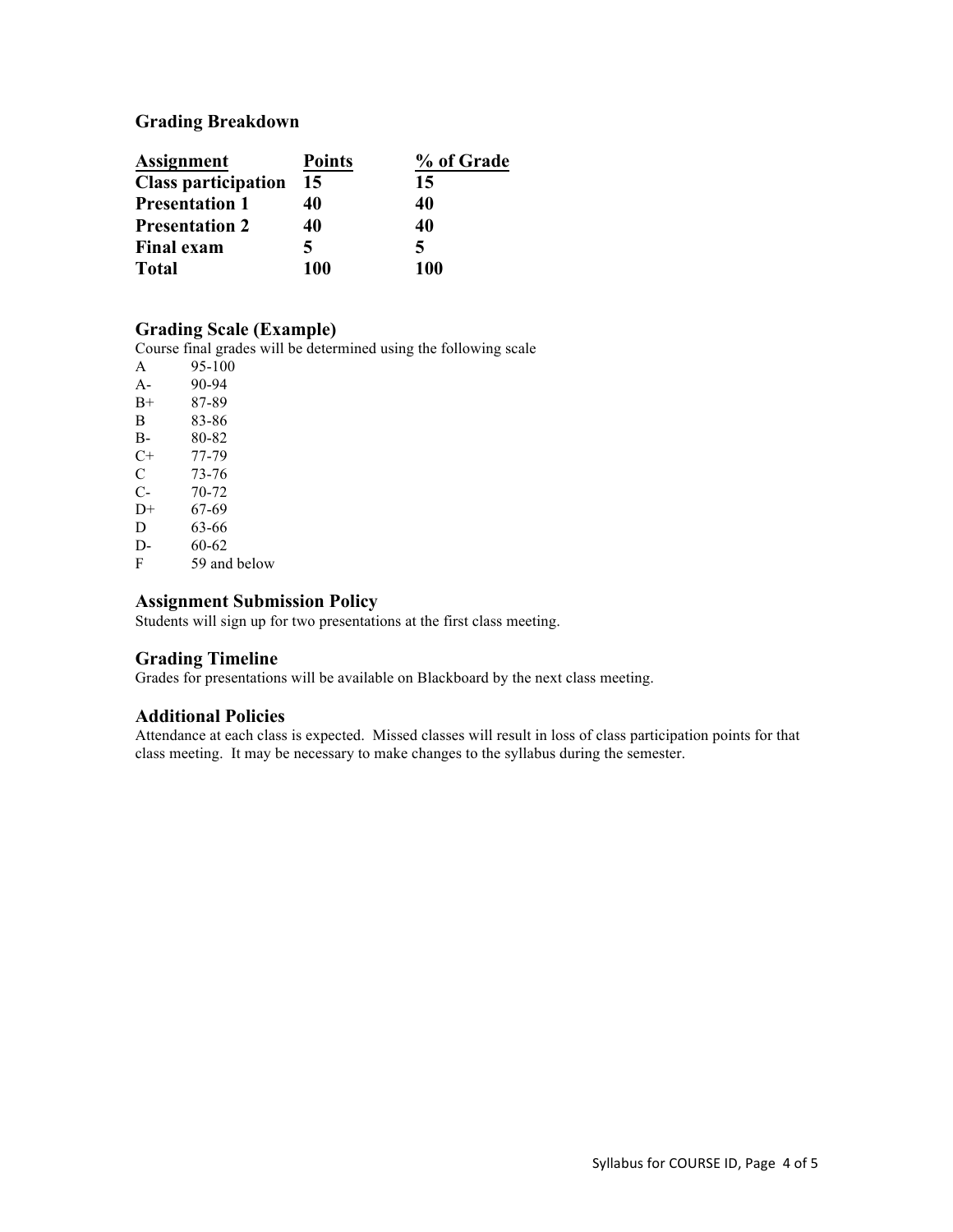# **Course Schedule: A Weekly Breakdown**

|                          | <b>Topics/Daily Activities</b>           | <b>Readings and Homework</b> | <b>Deliverable/Due</b><br><b>Dates</b> |
|--------------------------|------------------------------------------|------------------------------|----------------------------------------|
| Week 1<br><b>Aug 25</b>  | <b>Sign-up for</b><br>presentation dates | None                         | None                                   |
| Week 2<br>Sept 1         | <b>Student presentations</b>             | None                         | None                                   |
| Week 3<br>Sept 8         | <b>Student</b><br><b>Presentations</b>   | None                         | None                                   |
| Week 4<br>Sept 15        | <b>Student</b><br>presentations          | None                         | None                                   |
| Week 5<br>Sept 22        | <b>Student</b><br>presentations          | None                         | None                                   |
| Week 6<br>Sept 29        | <b>Student</b><br>presentations          | None                         | None                                   |
| Week 7<br>Oct 6          | <b>Student</b><br>presentations          | None                         | None                                   |
| Week 8<br><b>Oct 13</b>  | <b>Student</b><br>presentations          | None                         | None                                   |
| Week 9<br><b>Oct 20</b>  | <b>Student</b><br>presentations          | None                         | None                                   |
| Week 10<br><b>Oct 27</b> | <b>Student</b><br>presentations          | None                         | None                                   |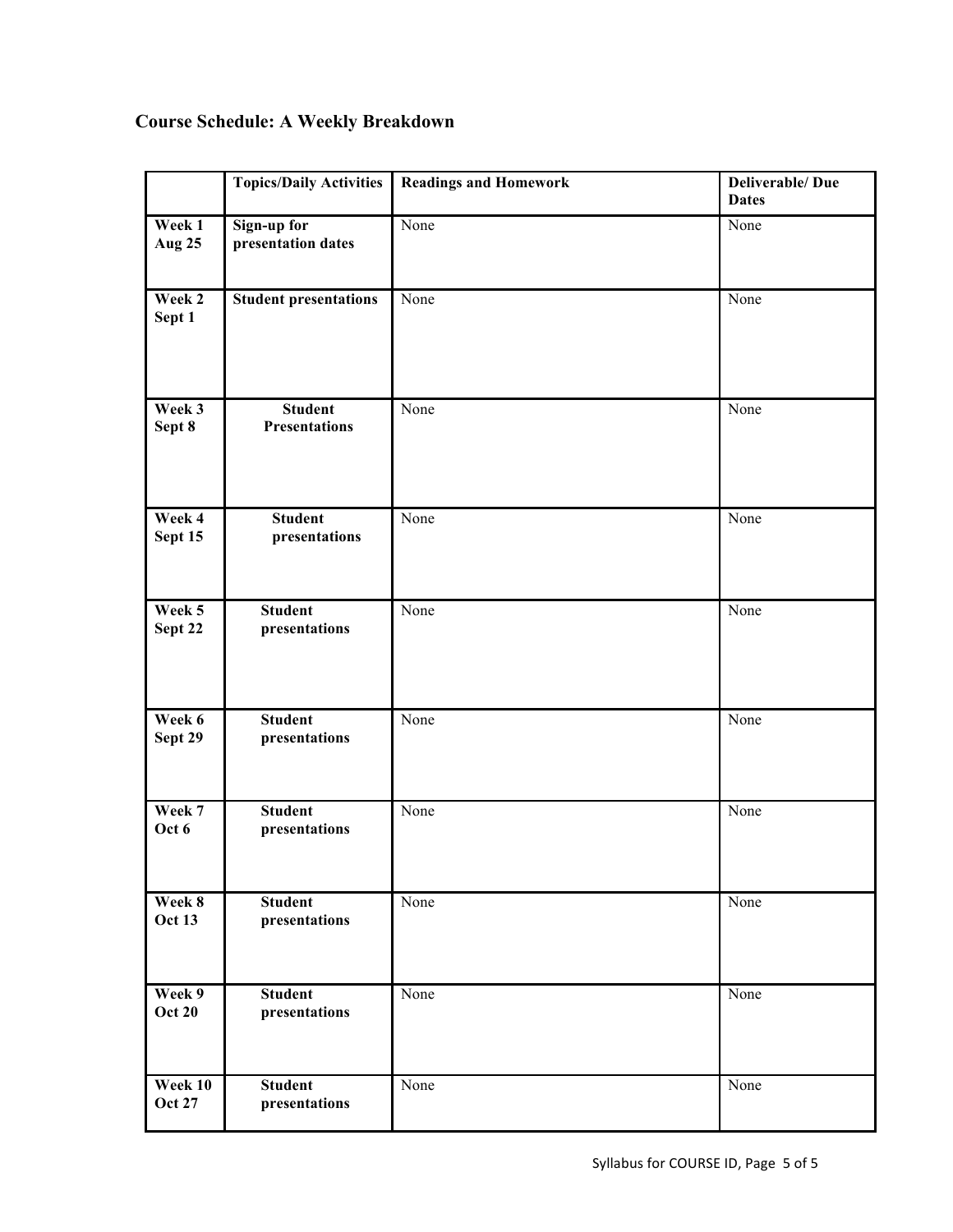| Week 11<br>Nov <sub>3</sub> | <b>Student</b><br>presentations | None                                                                                      | None                                                                                                                            |
|-----------------------------|---------------------------------|-------------------------------------------------------------------------------------------|---------------------------------------------------------------------------------------------------------------------------------|
| Week 12<br><b>Nov 10</b>    | <b>Student</b><br>presentations | None                                                                                      | None                                                                                                                            |
| Week 13<br><b>Nov 17</b>    | <b>Student</b><br>presentations | None                                                                                      | None                                                                                                                            |
| Week 14<br><b>Nov 24</b>    | <b>HOLIDAY</b>                  | None                                                                                      | None                                                                                                                            |
| Week 15<br>Dec 1            | <b>Student</b><br>presentations | None                                                                                      | None                                                                                                                            |
| Week 16                     | <b>Final exam</b>               | Students are required to provide two<br>written questions regarding the<br>presentations. | Date: For the date<br>and time of the final<br>for this class, consult<br>the USC Schedule of<br>Classes at<br>classes.usc.edu. |

**Helpful Hints for Oral Defense Presentations in BISC 494**

**Plan on giving a PowerPoint presentation lasting ~20 minutes, so there will be plenty of time for questions. Start by introducing yourself and giving your title and the name of your advisor.**

**1. Keep your mind on the big picture! Remember to give an overview at the beginning. Give a brief introduction to the topic, including why the question being investigated is interesting and important. This will help to peak the interest of your listeners at the start. 2. Aim for a crisp, well-organized, succinct presentation. You cannot possibly cover all** 

**the material that was given in a 1-hr seminar or in a research paper, so you have to decide what sub-section is most critical and interesting.**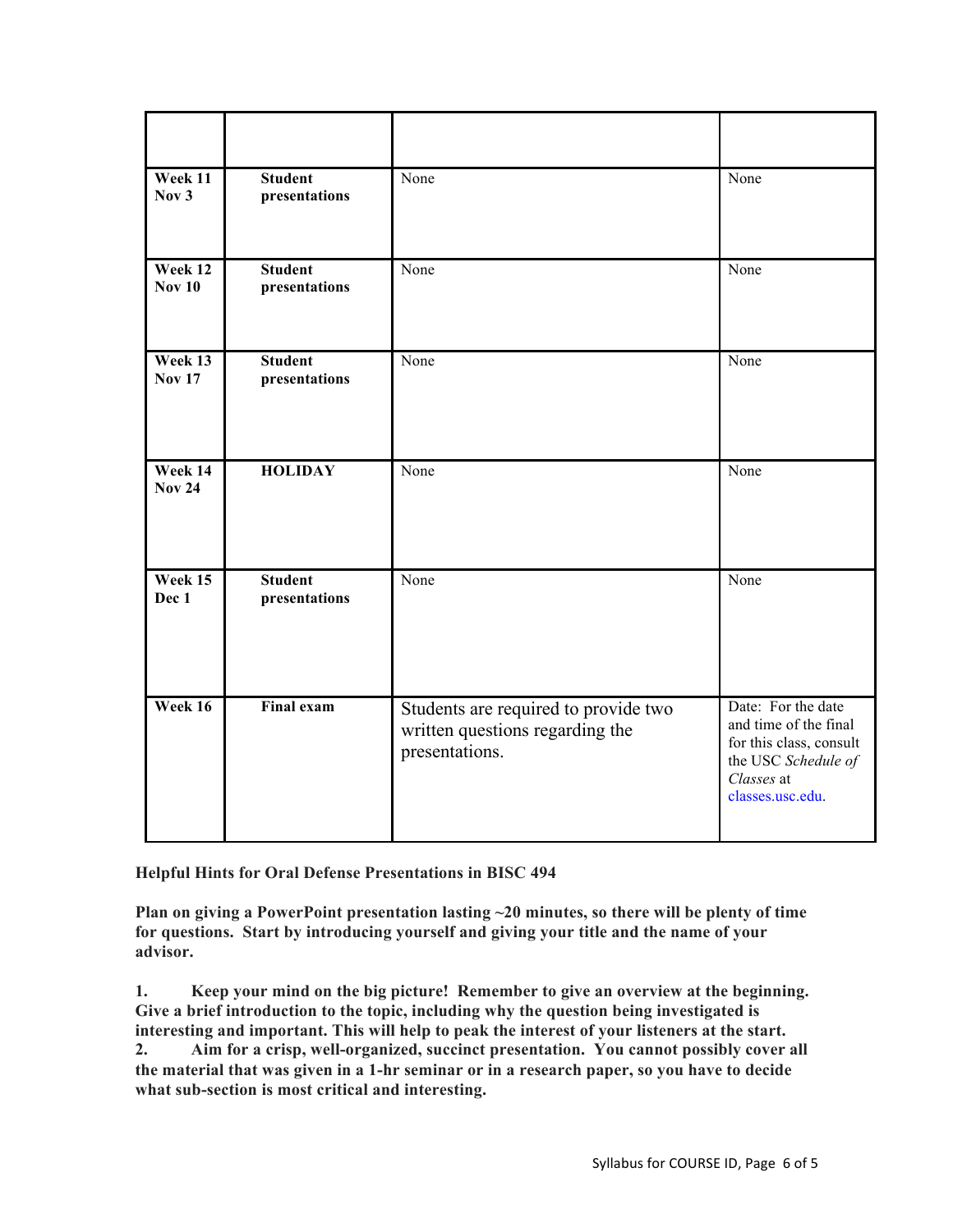**3. Frequently, speakers forget that people in the audience don't know much about the topic. Unless you are presenting a talk at a specialized scientific conference, you should remember that you're explaining complicated material to people who don't already know much about it. Put yourself in the listeners' place and try to anticipate what will confuse them.** 

**4. Give at least 1 practice talk at least 1 day before your class presentation. If possible, practice in the same room where you will be presenting your talk. Since you'll be using PowerPoint, it is important that you rehearse and work out any technical difficulties. We have created a forum for you to practice being professional, so please take advantage of it.**

**5. Try not to read extensively from notes or to spend lots of time looking down; people will be a lot more interested if you look up and make eye contact with the audience.**

**6. Remember to take a giant step BACK at the end of your presentation and return to the big picture. Ask yourself: what is the main take-home message I want to convey?** 

**7. It's a performance! Even if you don't feel particularly energetic and confident, you have to ACT AS IF YOU ARE, just for 30 minutes.**

**8. Try not to say "um" or "like" or "basically" multiple times during your talk. If you fall into the habit of repeating such words, it can be a difficult habit to break. It is very distracting to the audience to hear multiple repetitions of a single word, especially one that has little or no informational content.** 

**9. The better you are at giving your 494 thesis presentation, the better you'll be at communicating in general, so this is great practice! No matter what your career goals, the ability to communicate verbally, in both formal and informal settings, will be an important skill for your professional success. Good luck, and have fun!**

**Writing Tips**

**• Include page numbers, even in your drafts.**

**• Standard abbreviations don't have to be defined and should be used throughout:**  37<sup>o</sup>C; min for minute or minutes; h or hr for hour or hours; s or sec for second or seconds; µ**L or** µ**l, mL or ml; M for molar; DNA; bp; kb; Da for dalton.**

**• A non-standard abbreviation must be introduced in parentheses on its first occurrence [e.g., "Wells were washed with phosphate-buffered saline (PBS)."] After the abbreviation has been introduced, it then must be used thereafter [e.g., "Samples were diluted with PBS."].**

**• An acronym is often composed of capital letters, but the spelled-out phrase does not contain capital letters, except for words that are always capitalized.**

**RIGHT: based on fluorescence resonance energy transfer (FRET)**

**WRONG: based on Fluorescence Resonance Energy Transfer (FRET)**

**RIGHT: in the C-terminal domain (CTD) of RNA polymerase (RNAP)** 

**• # is not a standard (publishable) abbreviation for "number." Use "no." or spell out "number," especially if you have room for it anyway.**

Use Greek letters where appropriate. Don't spell out the Greek letter (use  $\mu$ , not mu). **Don't use u instead of** µ

Use correct chemical notation, including subscripts and superscripts:  $H_2O$ ,  $Mg^{2+}$  (not **Mg++ or Mg+2).**

**• Italicize the names of restriction enzymes and scientific names of organisms. You don't have to italicize in vivo, in vitro, e.g., i.e., or et al.**

**• Italicize genes and genotypes, but not proteins or phenotypes.**

**• Put a space between a numerical value and the unit of measure: 2 mM, 10 min, 125 bp. However, if you are creating an adjective, put a hyphen between the numerical value and the unit of measure: "… 2 ml of culture in a 5-ml tube."**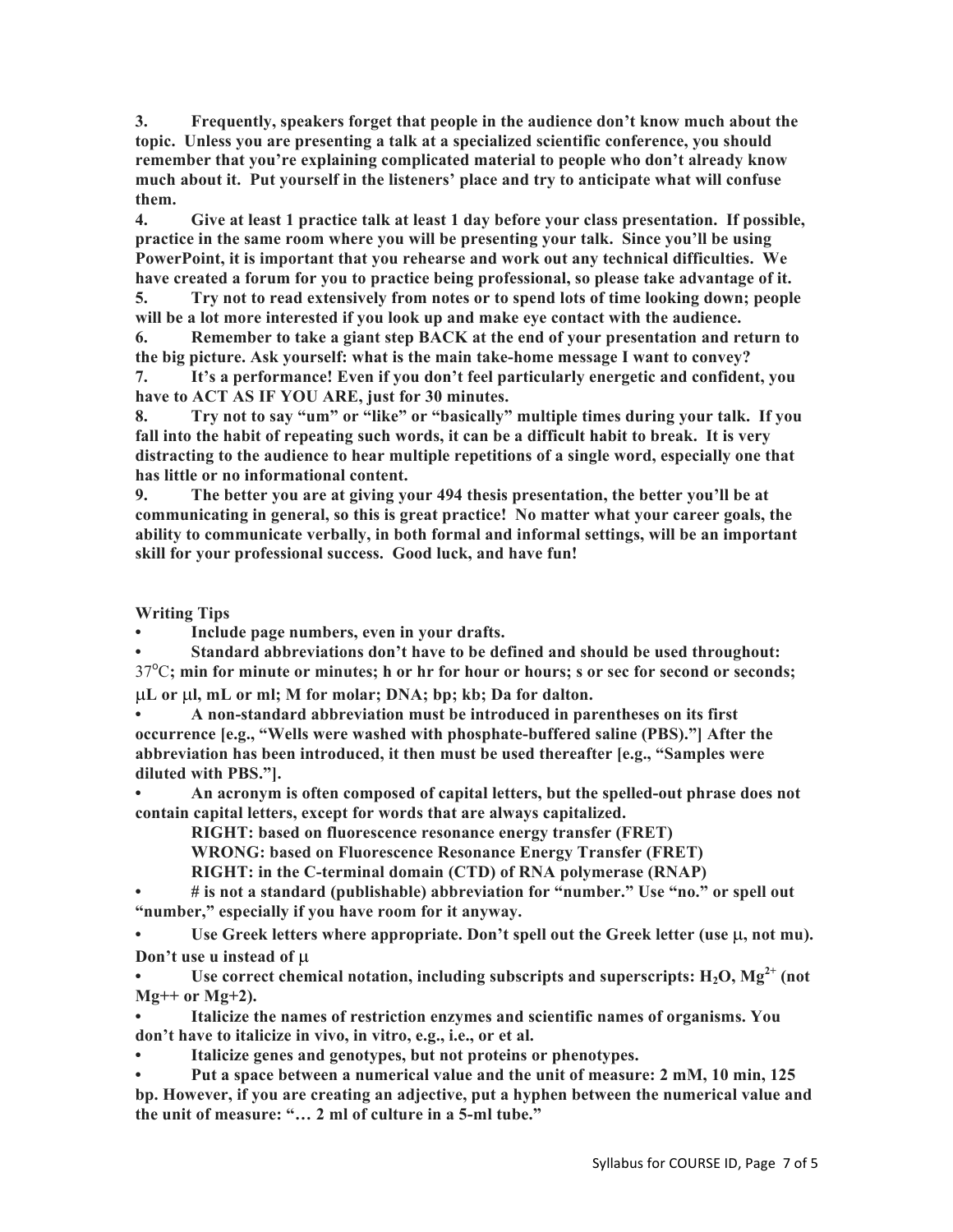**• You don't have to double space within a table, but the rest of the thesis should be double-spaced.**

**• A table should not have empty boxes. Use "Merge cells" to remove unwanted grid lines.**

**• Every column in a table has a heading that applies to all of the entries in that column.**

**• If a table presents the results of an experiment, it is customary to use the leftmost column for the independent variable. The dependent variable goes in column(s) further to the right.**

**• Don't let a page break fall within a table.**

**• For titles and table headings, choose a capitalization rule and stick to it throughout your thesis. The two most common rules are: (i) capitalize only the first word and proper nouns; and (ii) capitalize nouns, verbs, pronouns, adjectives and adverbs, but not articles, prepositions or abbreviations that should not be capitalized (mtDNA, tRNA).** 

**• Don't capitalize chemical or biochemical words such as guanine, sodium acetate, buffer, immunoglobulin, nuclease, or polymerase. This does not apply to defined abbreviations, such as IgG, RNase A, DNA, Buffer Q, or PolB.**

**• In American English, a comma or period comes before the end-quote symbol. All other punctuation follows the end-quote symbol. For examples, see any issue of The New York Times, Los Angeles Times, or People magazine.**

**• Use American, not British spelling (e.g., color, not colour).**

**• Judicious use of color and shading can enhance clarity and understanding. However, color and shading are not helpful when they make it difficult to read the words. If you use color in your document, print it with a color printer.**

**• Don't write a sentence that, standing on its own, is false.**

# **Statement on Academic Conduct and Support Systems**

#### **Academic Conduct:**

Plagiarism – presenting someone else's ideas as your own, either verbatim or recast in your own words – is a serious academic offense with serious consequences. Please familiarize yourself with the discussion of plagiarism in SCampus in Part B, Section 11, "Behavior Violating University Standards" policy.usc.edu/scampus-part-b. Other forms of academic dishonesty are equally unacceptable. See additional information in SCampus and university policies on scientific misconduct, policy.usc.edu/scientific-misconduct.

#### **Support Systems:**

## *Student Health Counseling Services - (213) 740-7711 – 24/7 on call* engemannshc.usc.edu/counseling

Free and confidential mental health treatment for students, including short-term psychotherapy, group counseling, stress fitness workshops, and crisis intervention.

## *National Suicide Prevention Lifeline - 1 (800) 273-8255 – 24/7 on call* suicidepreventionlifeline.org

Free and confidential emotional support to people in suicidal crisis or emotional distress 24 hours a day, 7 days a week.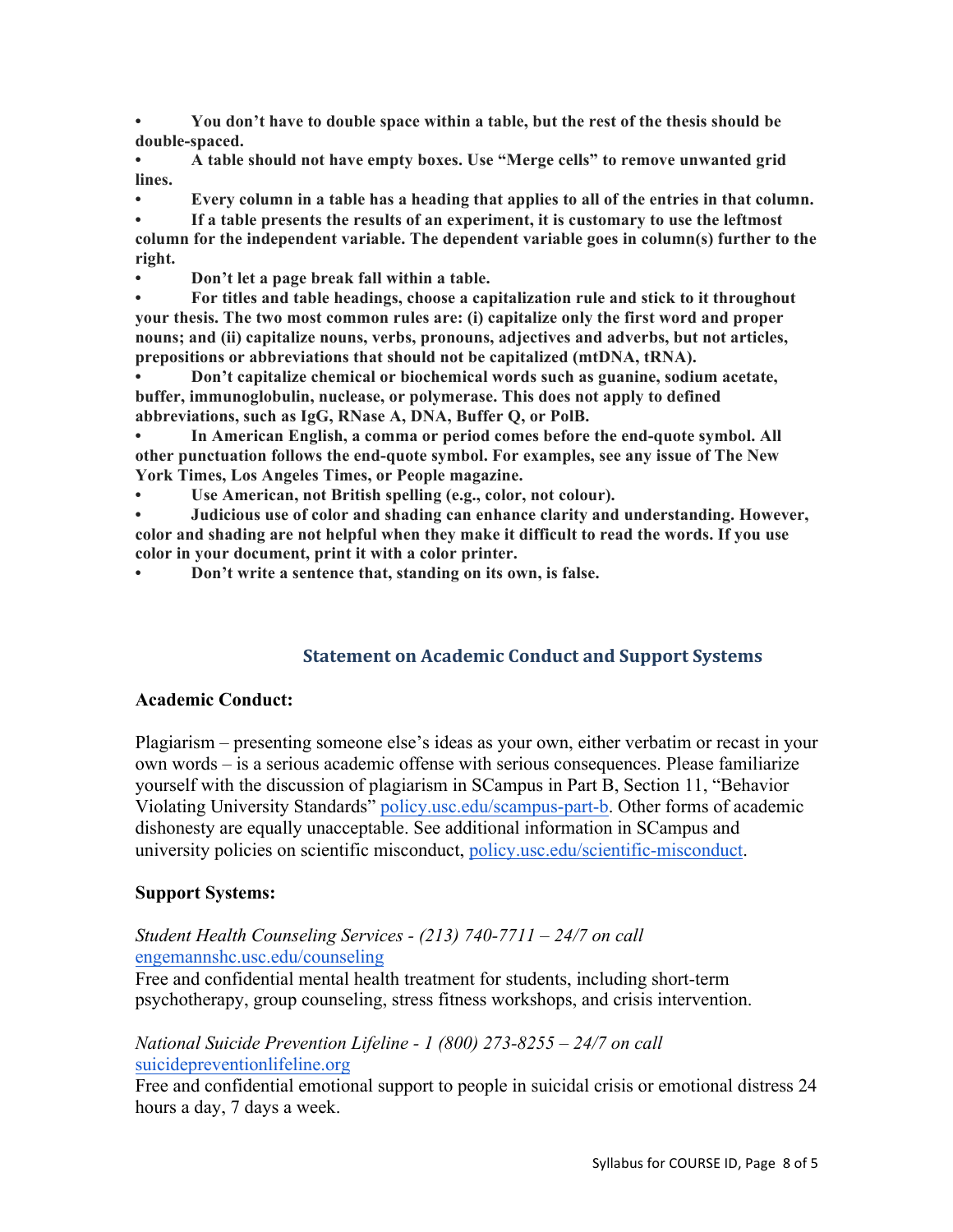*Relationship and Sexual Violence Prevention Services (RSVP) - (213) 740-4900 – 24/7 on call*

## engemannshc.usc.edu/rsvp

Free and confidential therapy services, workshops, and training for situations related to gender-based harm.

# *Office of Equity and Diversity (OED) | Title IX - (213) 740-5086* equity.usc.edu, titleix.usc.edu

Information about how to get help or help a survivor of harassment or discrimination, rights of protected classes, reporting options, and additional resources for students, faculty, staff, visitors, and applicants. The university prohibits discrimination or harassment based on the following protected characteristics: race, color, national origin, ancestry, religion, sex, gender, gender identity, gender expression, sexual orientation, age, physical disability, medical condition, mental disability, marital status, pregnancy, veteran status, genetic information, and any other characteristic which may be specified in applicable laws and governmental regulations.

#### *Bias Assessment Response and Support - (213) 740-2421* studentaffairs.usc.edu/bias-assessment-response-support

Avenue to report incidents of bias, hate crimes, and microaggressions for appropriate investigation and response.

## *The Office of Disability Services and Programs - (213) 740-0776* dsp.usc.edu

Support and accommodations for students with disabilities. Services include assistance in providing readers/notetakers/interpreters, special accommodations for test taking needs, assistance with architectural barriers, assistive technology, and support for individual needs.

# *USC Support and Advocacy - (213) 821-4710*

# studentaffairs.usc.edu/ssa

Assists students and families in resolving complex personal, financial, and academic issues adversely affecting their success as a student.

#### *Diversity at USC - (213) 740-2101* diversity.usc.edu

Information on events, programs and training, the Provost's Diversity and Inclusion Council, Diversity Liaisons for each academic school, chronology, participation, and various resources for students.

# *USC Emergency - UPC: (213) 740-4321, HSC: (323) 442-1000 – 24/7 on call*  dps.usc.edu, emergency.usc.edu

Emergency assistance and avenue to report a crime. Latest updates regarding safety, including ways in which instruction will be continued if an officially declared emergency makes travel to campus infeasible.